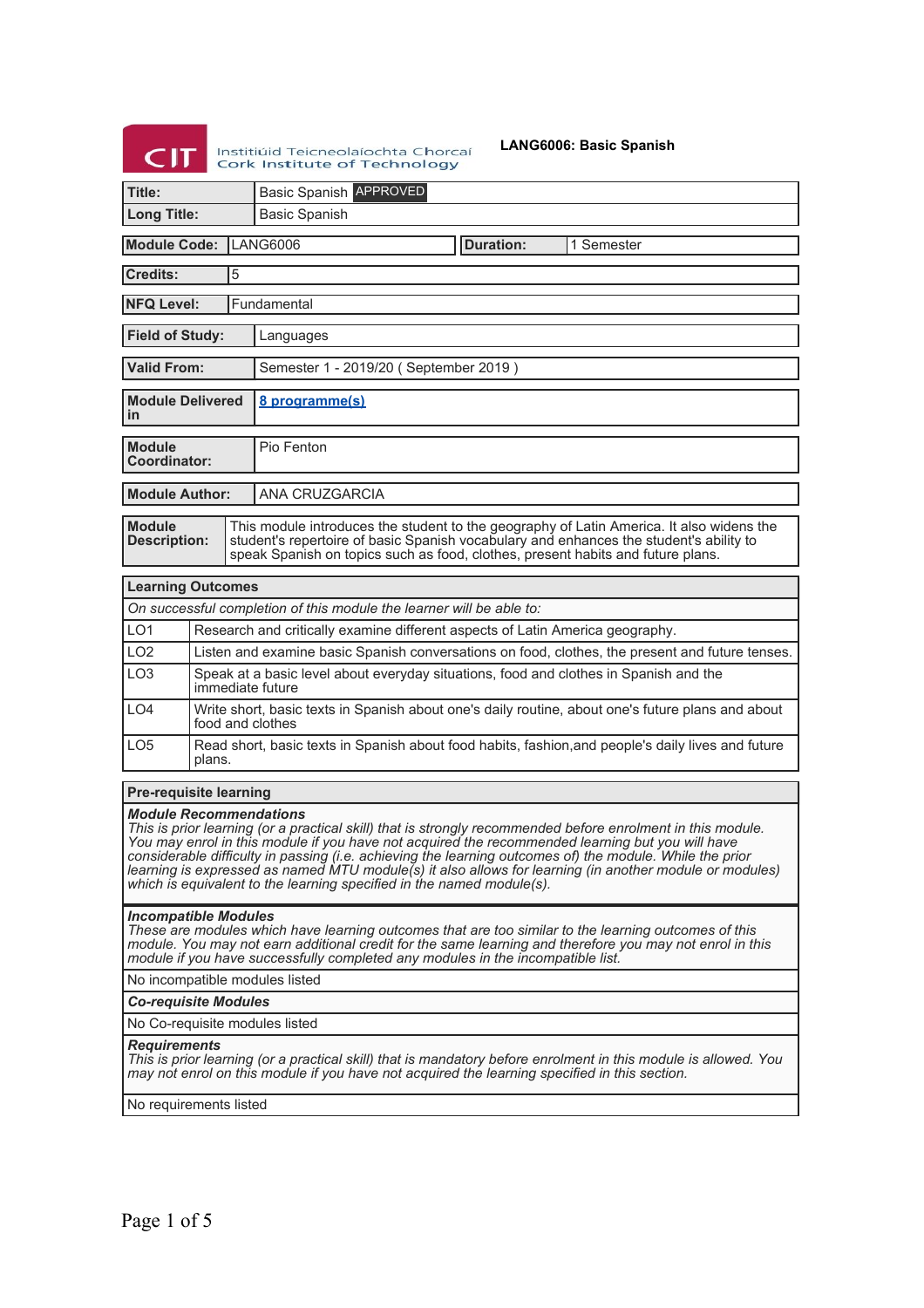

# **Module Content & Assessment**

## **Indicative Content**

### **Latin American geography**

A brief outline of Latin American geography, North, Central and South America.

#### **Listening Skills**

Computer labs with different types of audio files (CDs, videos, films, podcasts...) on the topics of food, clothes, present daily routines, hours, and future plans.

#### **Writing skills**

Writing short texts about a normal day in one's life, people's habits in one's country, food habits, clothes shopping habits and future plans.

# **Speaking skills**

Individual conversations about oneself, daily routines, food habits, clothes and future plans.

#### **Reading skills**

Reading short paragraphs in Spanish about people's daily routines, food habits and clothes

#### **Grammar**

Areas of grammar covered for the above skills include: simple present, regular, reflexive and irregular verbs and intentional future.

| <b>Assessment Breakdown</b> | 70      |  |
|-----------------------------|---------|--|
| <b>Course Work</b>          | 100.00% |  |

# **Course Work**

| <b>UUUISE IIUIN</b>        |                                 |                      |                 |                           |  |  |
|----------------------------|---------------------------------|----------------------|-----------------|---------------------------|--|--|
| <b>Assessment Type</b>     | <b>Assessment Description</b>   | Outcome<br>addressed | $%$ of<br>total | <i>Assessment</i><br>Date |  |  |
| Project                    | <b>Cultural/History Studies</b> |                      | 20.0            | Week 6                    |  |  |
| Other                      | Listening test                  |                      | 10.0            | Week 10                   |  |  |
| Other                      | In-class written assessment     | 1,2,3,5              | 50.0            | Week 12                   |  |  |
| Oral Examination/Interview | Oral exam                       | 2,3                  | 20.0            | Week 13                   |  |  |

No End of Module Formal Examination

### **Reassessment Requirement**

#### **Coursework Only**

*This module is reassessed solely on the basis of re-submitted coursework. There is no repeat written examination.*

**The institute reserves the right to alter the nature and timings of assessment**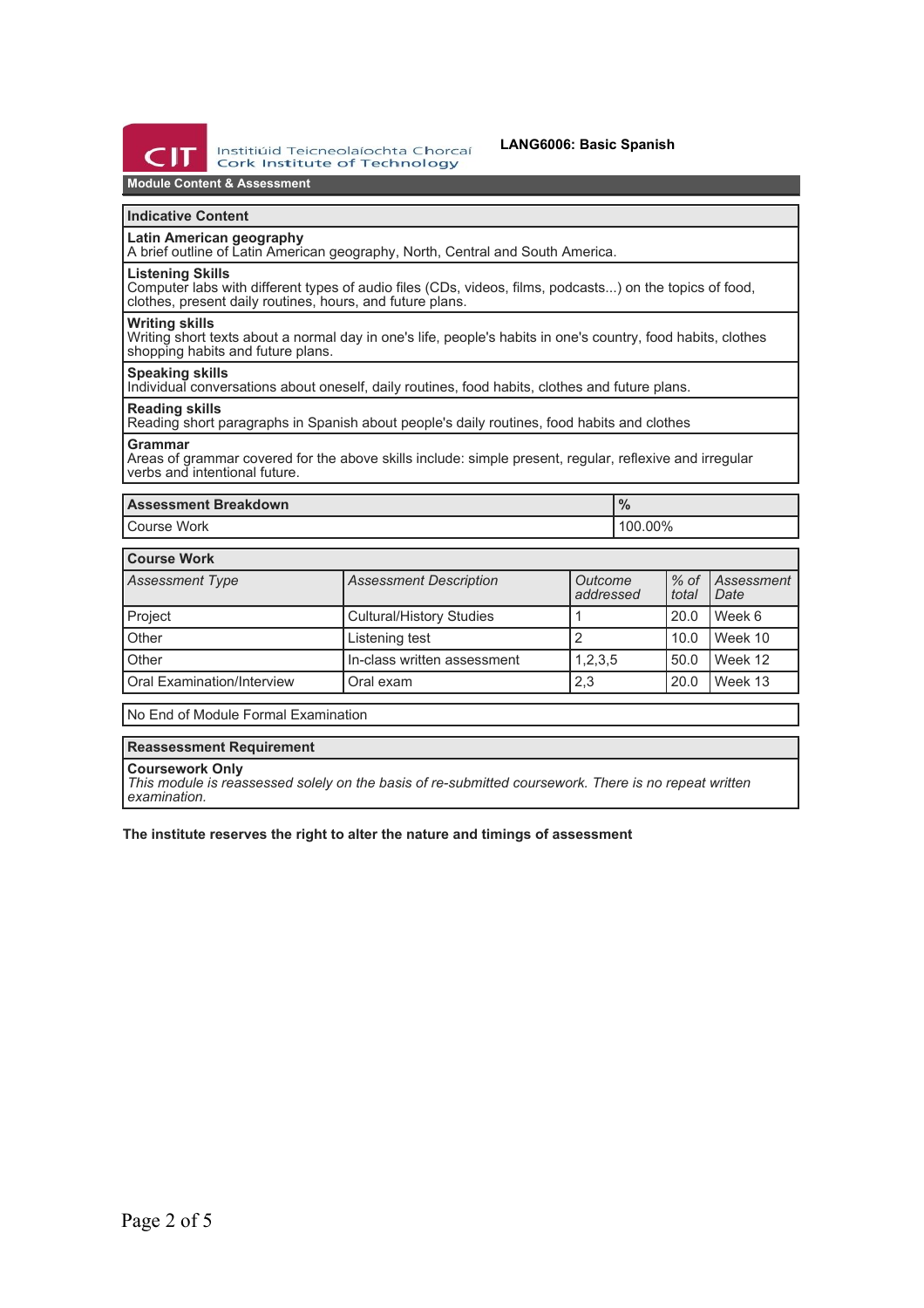

Institiúid Teicneolaíochta Chorcaí<br>Cork Institute of Technology

## **LANG6006: Basic Spanish**

**Module Workload**

| <b>Workload: Full Time</b>                       |                                                                                                                                    |      |                   |                                          |  |
|--------------------------------------------------|------------------------------------------------------------------------------------------------------------------------------------|------|-------------------|------------------------------------------|--|
| <b>Workload Type</b>                             | <b>Workload Description</b>                                                                                                        |      | Hours Frequency   | Average<br>Weekly<br>Learner<br>Workload |  |
| Lecture                                          | grammar, vocabulary and culture                                                                                                    |      | 3.0 Every<br>Week | 3.00                                     |  |
| Lab                                              | computer/language Lab                                                                                                              | 1.01 | Every<br>Week     | 1.00                                     |  |
| Independent & Directed<br>Learning (Non-contact) | Listening to TV or any other audio files, reading<br>Spanish texts paying special attention to<br>vocabulary and grammar structure |      | 3.0 Every<br>Week | 3.00                                     |  |
| <b>Total Hours</b>                               |                                                                                                                                    |      |                   |                                          |  |
| Total Weekly Learner Workload                    |                                                                                                                                    |      |                   | 7.00                                     |  |
| <b>Total Weekly Contact Hours</b>                |                                                                                                                                    |      |                   | 4.00                                     |  |

| <b>Workload: Part Time</b>                       |                                                                                                                                    |  |                     |                                                 |  |
|--------------------------------------------------|------------------------------------------------------------------------------------------------------------------------------------|--|---------------------|-------------------------------------------------|--|
| <b>Workload Type</b>                             | <b>Workload Description</b>                                                                                                        |  | Hours Frequency     | Average<br><b>Weekly</b><br>Learner<br>Workload |  |
| Lecture                                          | Grammar, vocabulary and culture                                                                                                    |  | 2.0 Every<br>Week   | 2.00                                            |  |
| Lab                                              | computer/language lab                                                                                                              |  | $2.0$ Every<br>Week | 2.00                                            |  |
| Independent & Directed<br>Learning (Non-contact) | Listening to TV or any other audio files, reading<br>Spanish texts paying special attention to<br>vocabulary and grammar structure |  | $3.0$ Every<br>Week | 3.00                                            |  |
| <b>Total Hours</b>                               |                                                                                                                                    |  |                     |                                                 |  |
| Total Weekly Learner Workload                    |                                                                                                                                    |  |                     | 7.00                                            |  |
| Total Weekly Contact Hours                       |                                                                                                                                    |  |                     | 4.00                                            |  |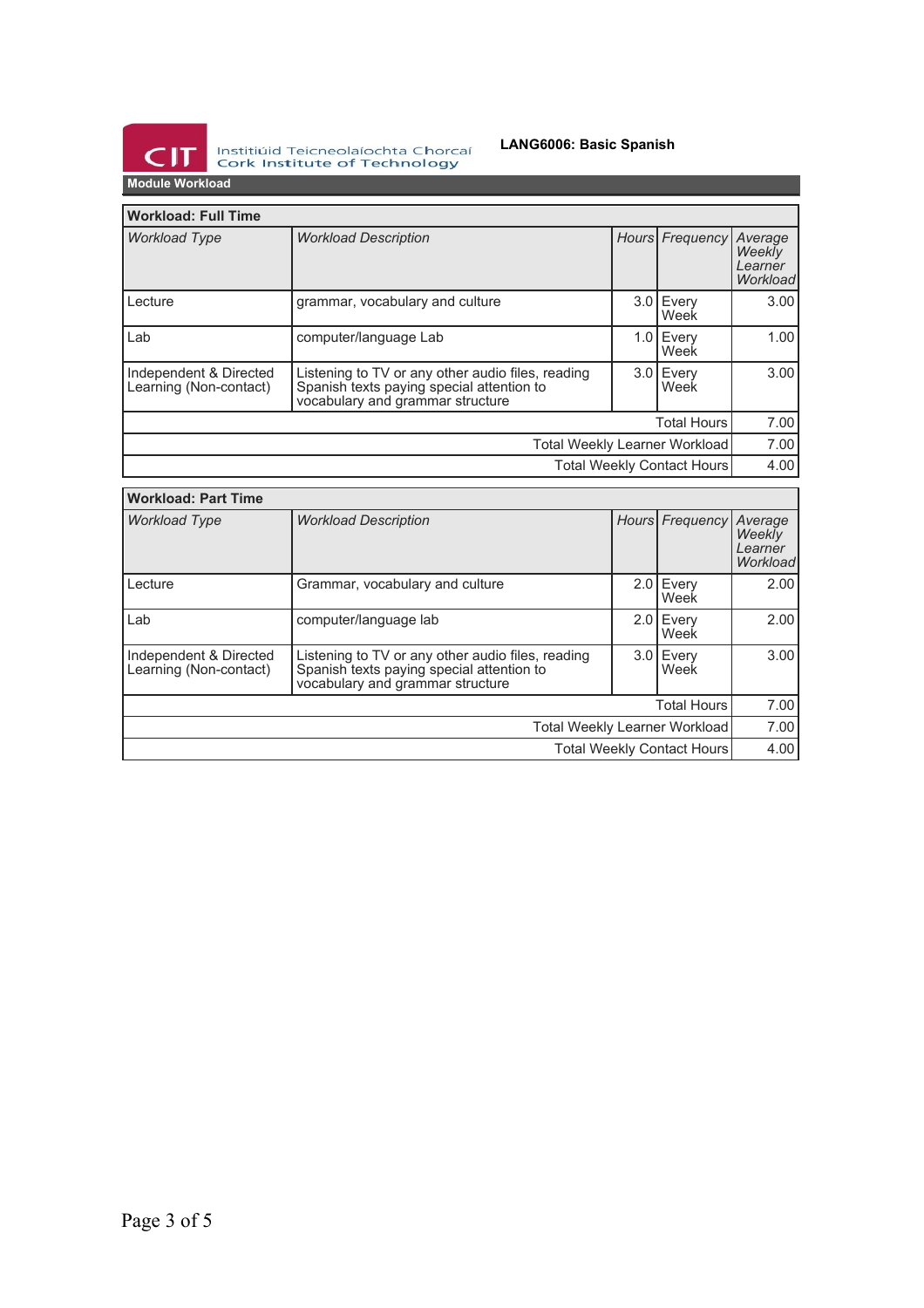**Module Resources**

*Recommended Book Resources*

**Jaime Corpas, Eva Garcia, Agustin Garmendi/Carmen Soriano 2013,** *Aula Internacional 1: Curso de español***, Difusion [ISBN: 84 84432300]**

**Harper Collins Publishers HarperCollins, 2015,** *Collins Spanish Dictionary.***, 3rd Ed. [ISBN: 0007382383]**

**Pilar Munoz, Mike Thacker, 2012,** *A Spanish Learning Grammar* **[ISBN: 0340916877]**

*This module does not have any article/paper resources*

*Other Resources*

**website:** *duolingo* **<https://www.duolingo.com/>**

**website:** *BBC* **<http://www.bbc.co.uk/languages/spanish/>**